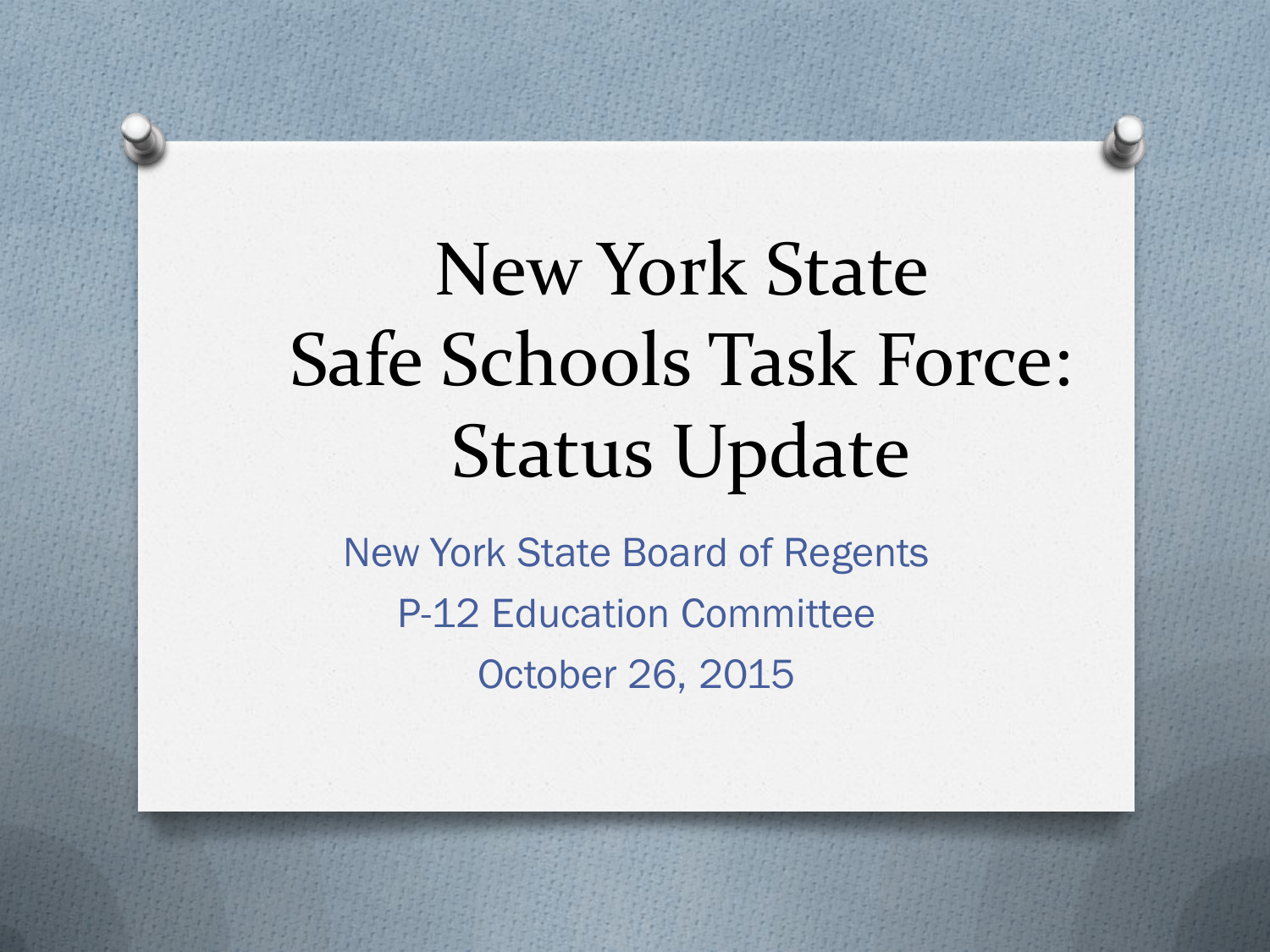## **Agenda**

- *O* NYS Safe Schools Task Force Actions to Date
- *O* Overview of Input Gathered From National, State, and Local Experts
- *O* Highlights of Several Recommendations:
	- *O* Recommendation #1: Invest In and Expand Support Staff, including School Counselors, Social Workers, Psychologists, Nurses
	- *O* Recommendation #10: Amend Education Law § 807 re: Fire Drills to include Emergency Drills
	- *O* Recommendation #26: Amend Commissioner's Regulations § 155.17 re: School Safety Plans and Automate Plan Submission
	- *O* Recommendation #7: Support School Climate Frameworks that Enhance the Learning Environment, such as Positive Behavioral Interventions and Supports (PBIS)
	- *O* Recommendation #2: Measuring School Climate Using a School Climate Index
- **Next Steps**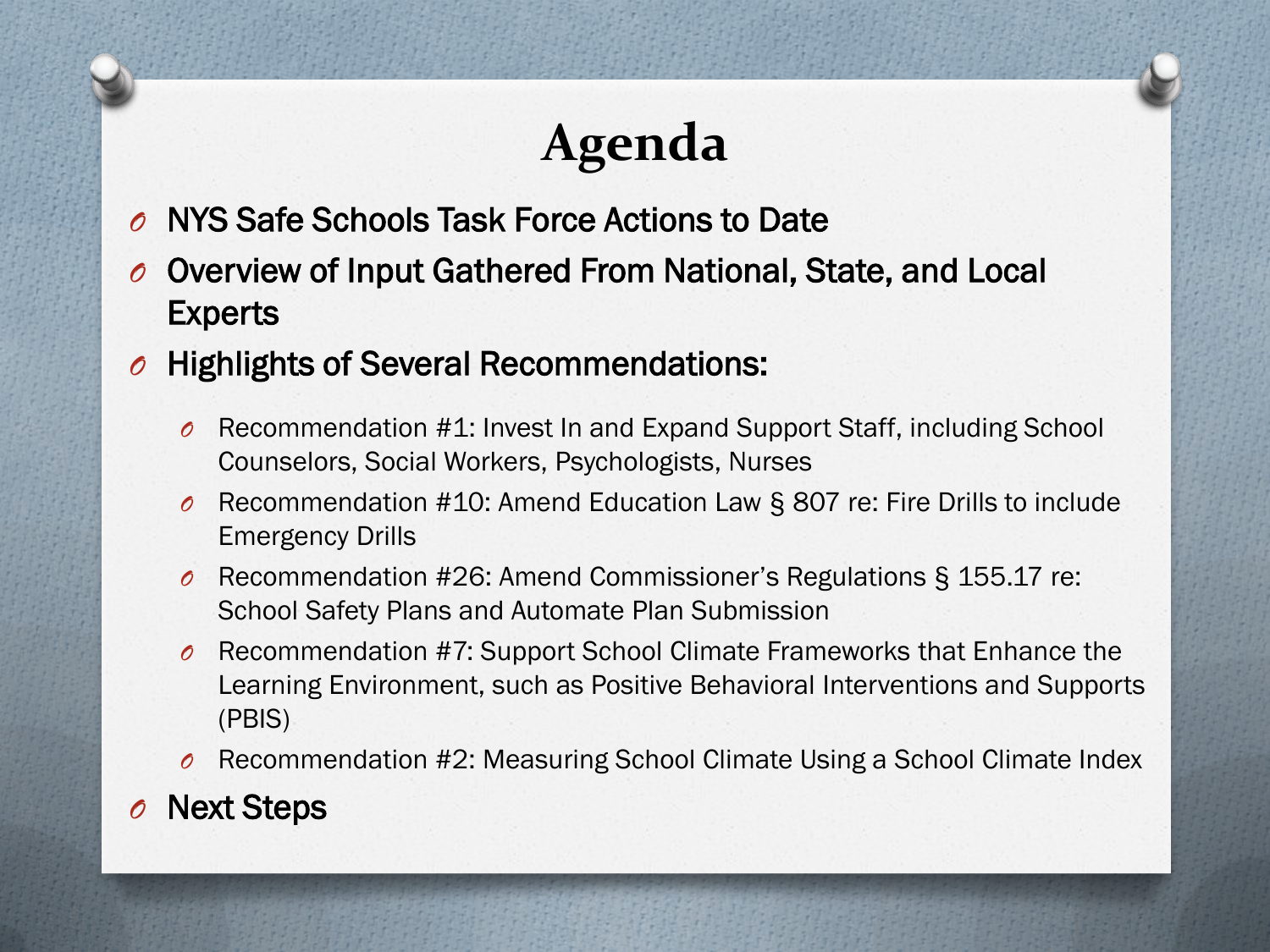### **NYS Safe Schools Task Force Actions**

| Date                     | <b>Activity</b>                                                                                       |
|--------------------------|-------------------------------------------------------------------------------------------------------|
| January 2013             | Board of Regents re-established the Safe Schools Task Force                                           |
| May 8, 2013              | Kick-off Meeting                                                                                      |
| November 14, 2013        | <b>Full Task Force Meeting with Workgroups Established</b>                                            |
| January - April 2014     | Workgroups met to Develop and Refine Preliminary<br><b>Recommendations</b>                            |
| <b>February 20, 2014</b> | Student Forum Held to Hear the Students' Perspectives on<br><b>Promoting Safe and Healthy Schools</b> |
| <b>June 2014</b>         | <b>Full Task Force Met to Refine and Prioritize Recommendations</b>                                   |
| September 2014           | Task Force Recommendations Presented to the Board of<br><b>Regents</b>                                |
| October 2014 - present   | Department staff work on Implementing Recommendations                                                 |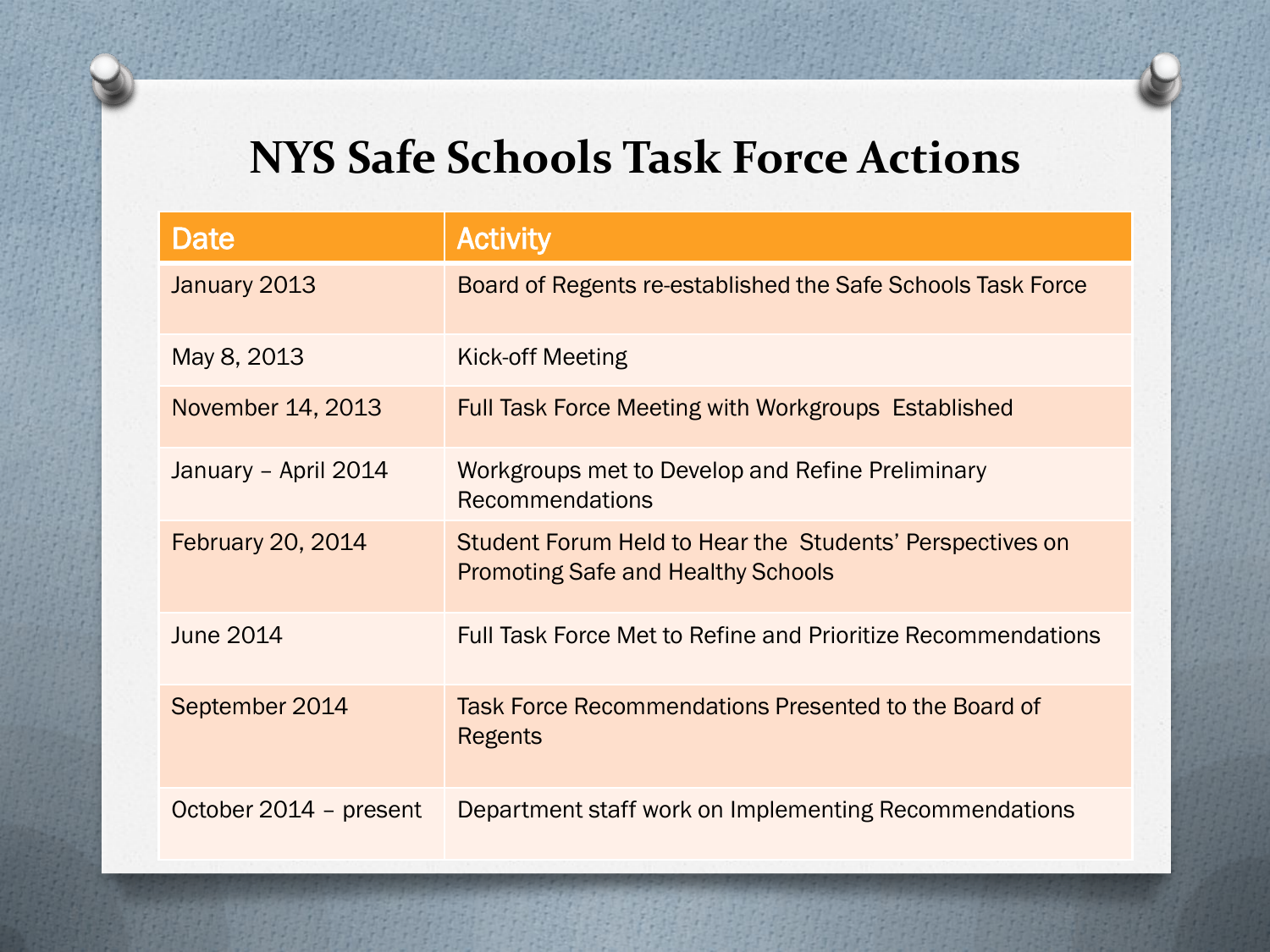### **Gathered Input from National, State, and Local Experts**

- *O* California Department of Education
- *O* Georgia Department of Education
- *O* Rhode Island Department of Education
- *O* National School Climate Center
- *O* American Institute of Research (AIR)
- *O* New York State Permanent Judicial Commission on Justice for Children
- *O* University of Rochester Researchers on Promoting Positive School Climate
- *O* School Safety Improvement Team: New York State Police, Division of Criminal Justice Services, Division of Homeland Security and Emergency Services, Governor's Office, NYS Education Department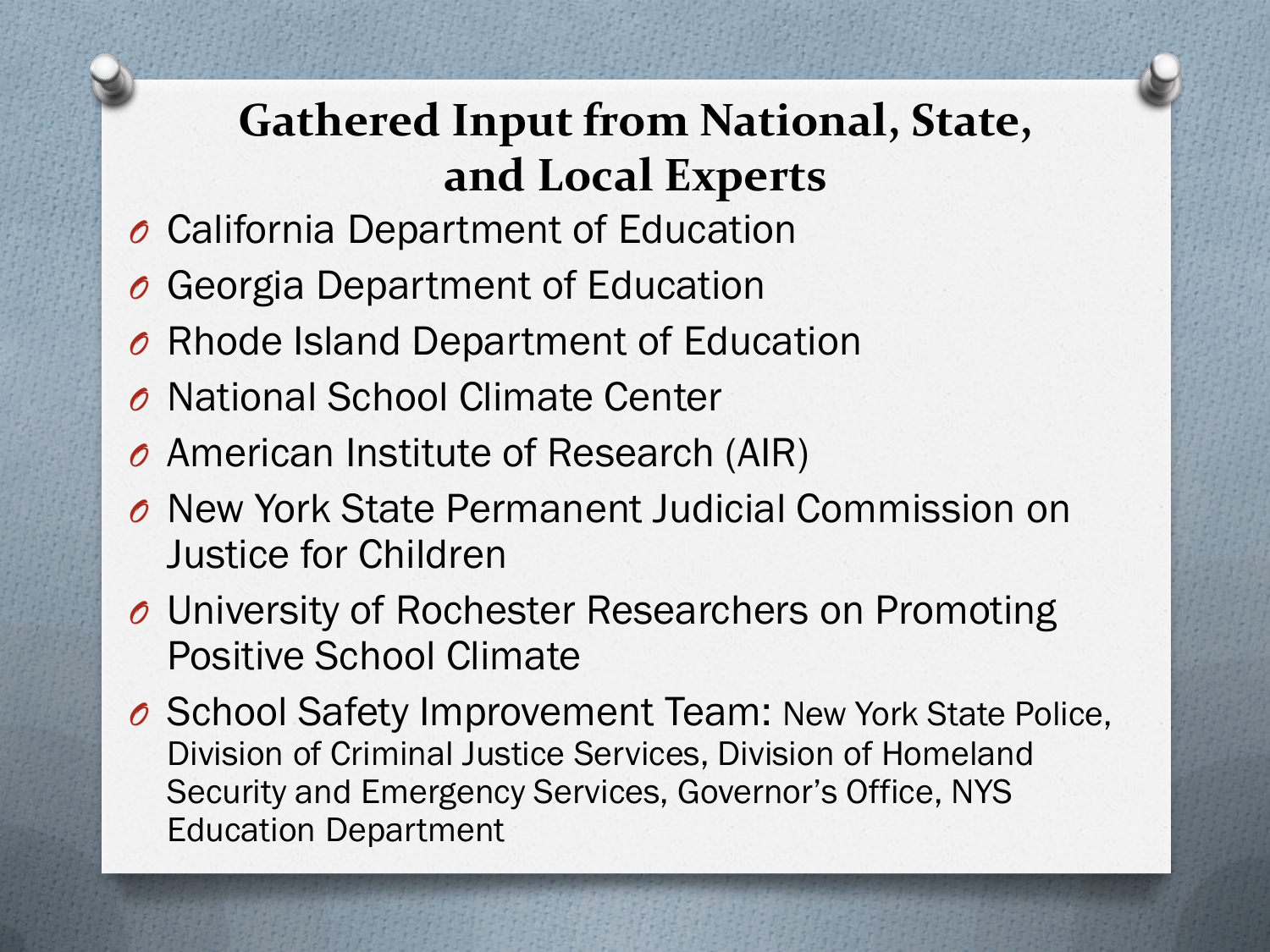### **Gathered Input from National, State, and Local Experts (continued)**

- *O* School Administrators Association of New York State (SAANYS)
- *O* School Districts: New York City, Schenectady, Albany, Troy, East Greenbush, Ballston Spa, Roxbury, and Berkshire
- *O* New York State United Teachers
- *O* Conference of the Big 5 School Districts
- *O* Regional Information Center Directors and Program Managers
- *O* NYS PBIS Technical Assistance Center
- *O* NYS Center for School Safety (Measurement, Inc.)
- *O* NYSED: Information and Report Services, Accountability, Information Technology; Teacher and Leader Effectiveness; Special Education, Office of Bilingual and World Languages and Higher Education.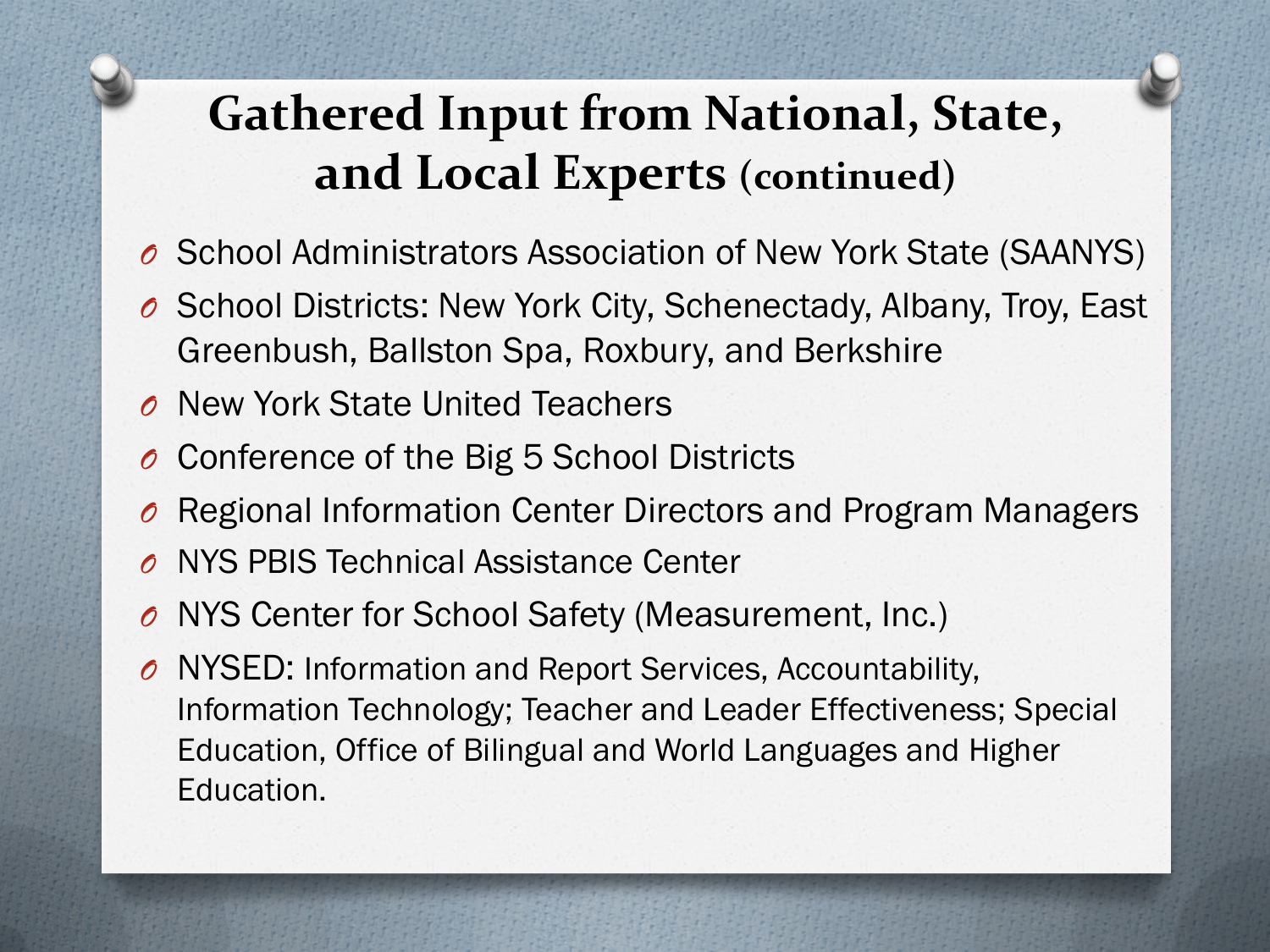### **Recommendation #1: Invest In and Expand Support Staff in Schools**

In September 2015, the Department presented to the Board amendments to Commissioner's Regulations on school counseling:

- *O* Currently, 60% of schools in New York State have School Counselor-Student Ratios greater than 1: 350,
- *O* Statewide, there are approximately 1600 school counselors needed for NYS to attain a statewide 1:350 School Counselor-Student ratio, and
- *O* The American School Counselor Association recommends a maximum ratio of 1:250.
- *O* The Department has begun discussions with other Pupil Personnel Services staff in schools.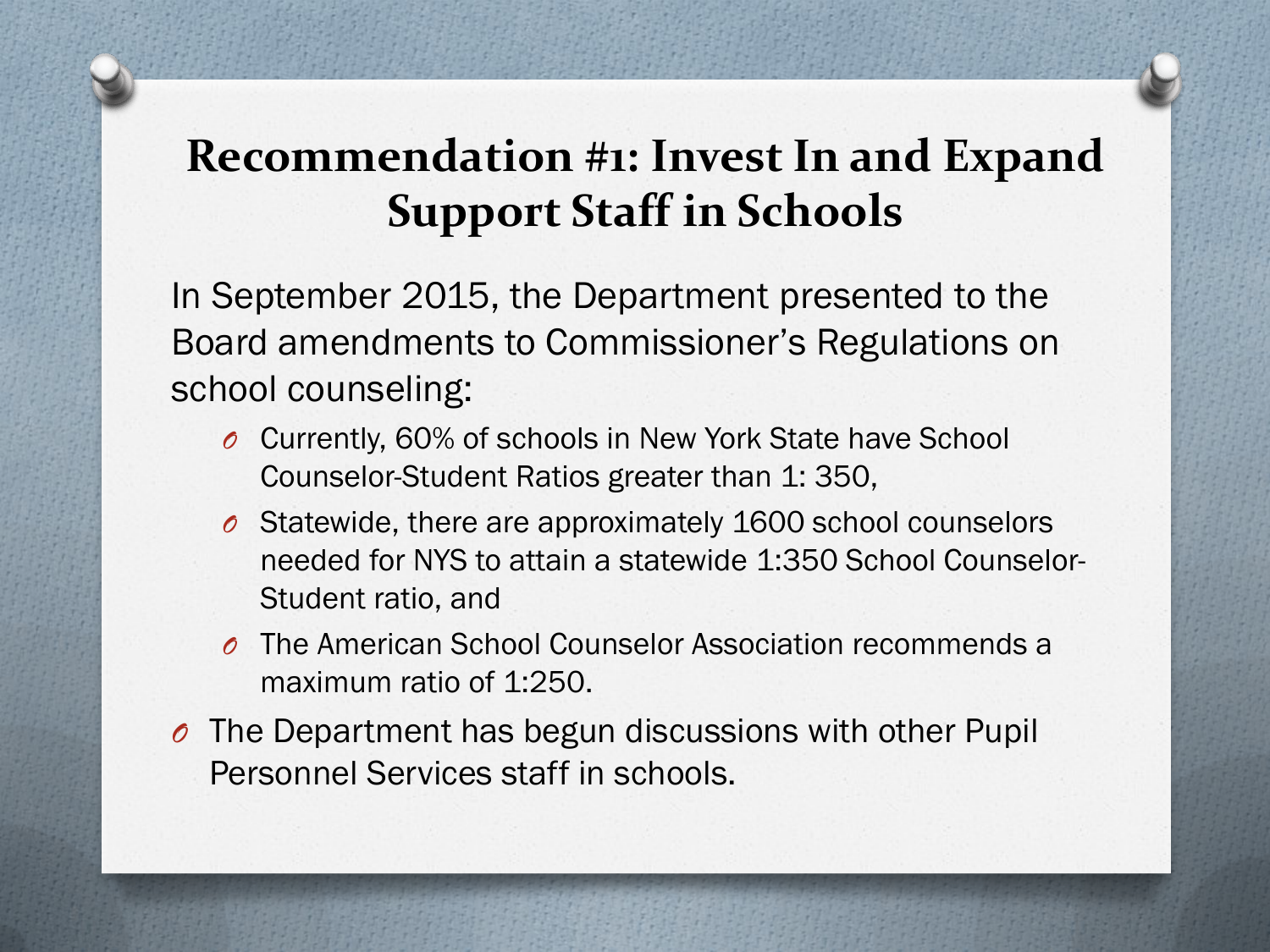### **Recommendation #10: Amend State Education Law § 807 re: Fire Drills to include Emergency Drills**

Recognizing that there are threats to schools that are not firerelated, the Department and the NYS School Safety Improvement Team\* recommend the following changes to Education Law § 807:

- *O* Reduce the number of fire drills required each year from twelve to eight, and
- *O* Require four lockdown drills each year.

Division of Homeland Security and Emergency Services Office of Fire Prevention and Control supports these proposed amendments

\*NYS Education Department, NYS Division of Criminal Justice Services, NY State Police, NYS Division of Homeland Security and Emergency Services, and Governor's Office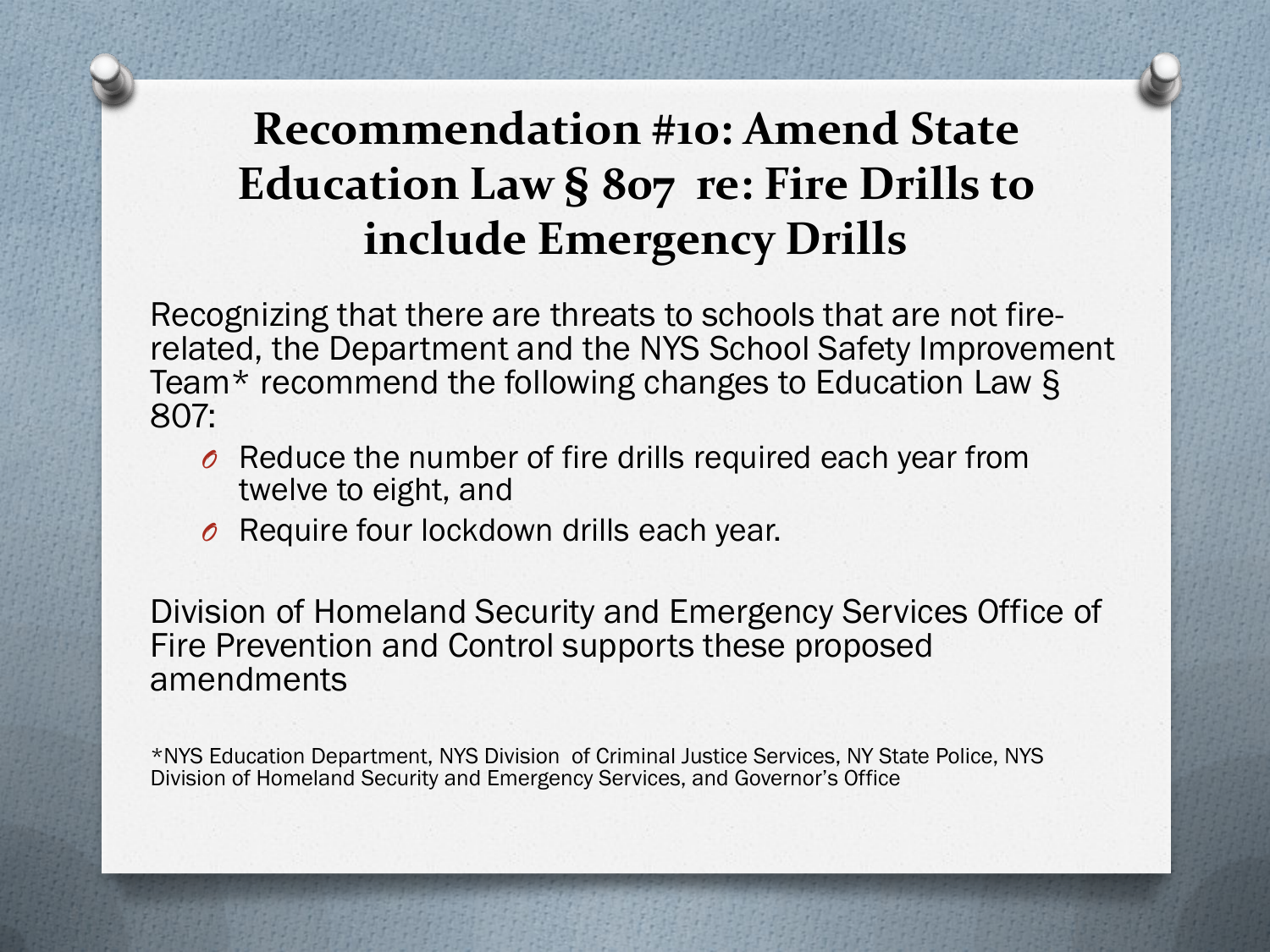#### **Recommendation #26: Amend Commissioner's Regulations § 155.17 re: School Safety Plans and Automate Plan Submission**

- *O* Amend Commissioner's Regulations § 155.17 re: District and Building Safety Plans to:
	- *O* Retitle Building-Level School Safety Plans to Building-Level School Emergency Response Plans and align with FEMA emergency preparedness guidelines, and
	- *O* Change the due date for Plan submission to SED from July 1 to October 1 to allow school districts to plan in the summer *(However, plans must be in place at the start of the school year).*
- *O* Create an automated database and corresponding uniform template for School-Building Emergency Response Plans for 2016-2017 school year.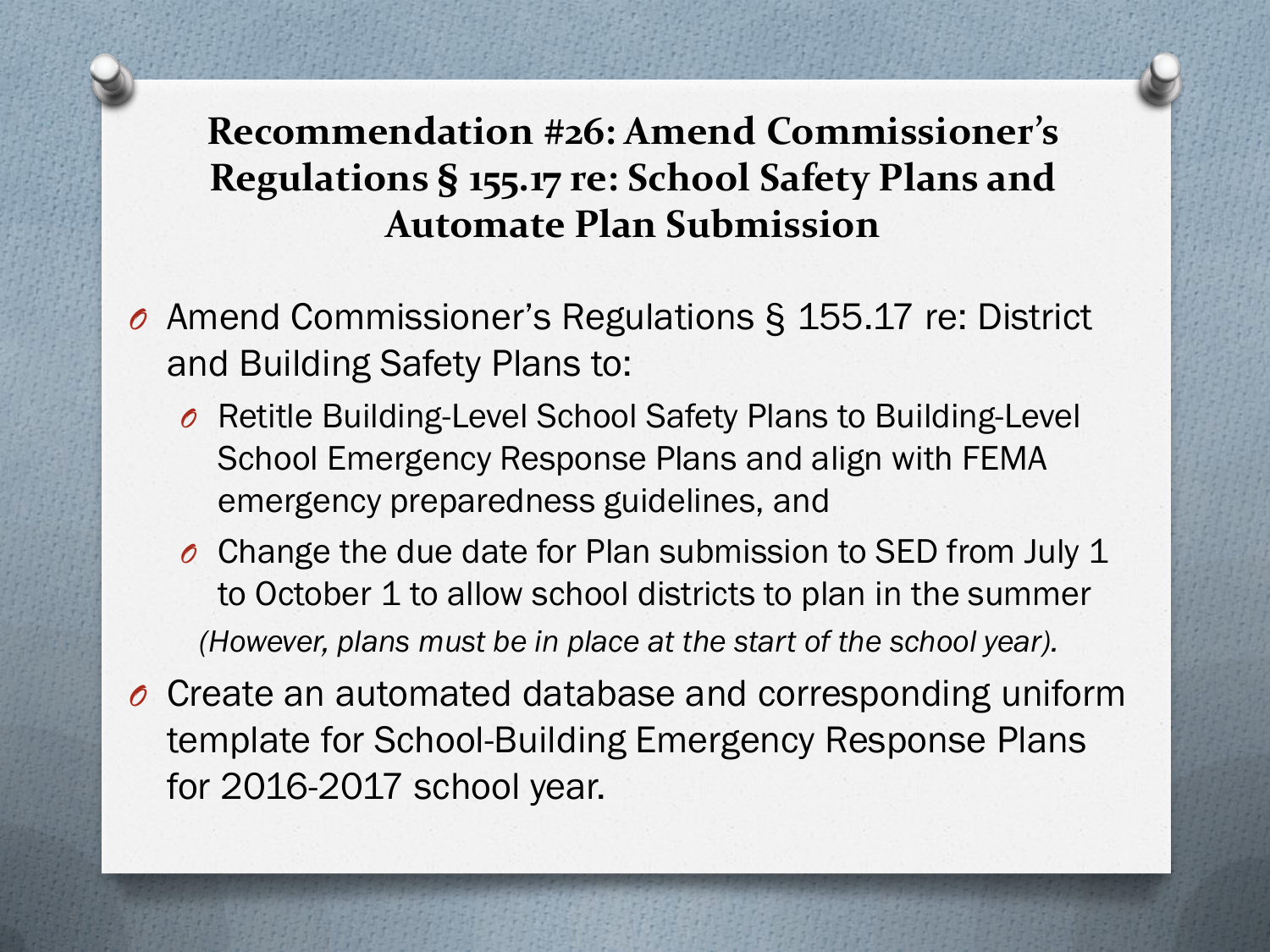#### **Recommendation #7: Support School Climate Frameworks that Enhance the Learning Environment such as Positive Behavioral Interventions and Supports**

When schools implement PBIS with fidelity, results include:

- *O* Improved school climates;
- *O* Increased use of engaging, responsive, preventive and productive approaches to problematic behavior;
- *O* Effective use of positive and individualized supports for students whose behaviors require more specialized intervention;
- *O* Improved academic outcomes;
- *O* Reductions in behavior problems, disciplinary referrals, suspensions and expulsions; and
- *O* Increased parental engagement in school programs.

*Data Source: National PBIS Technical Assistance Center*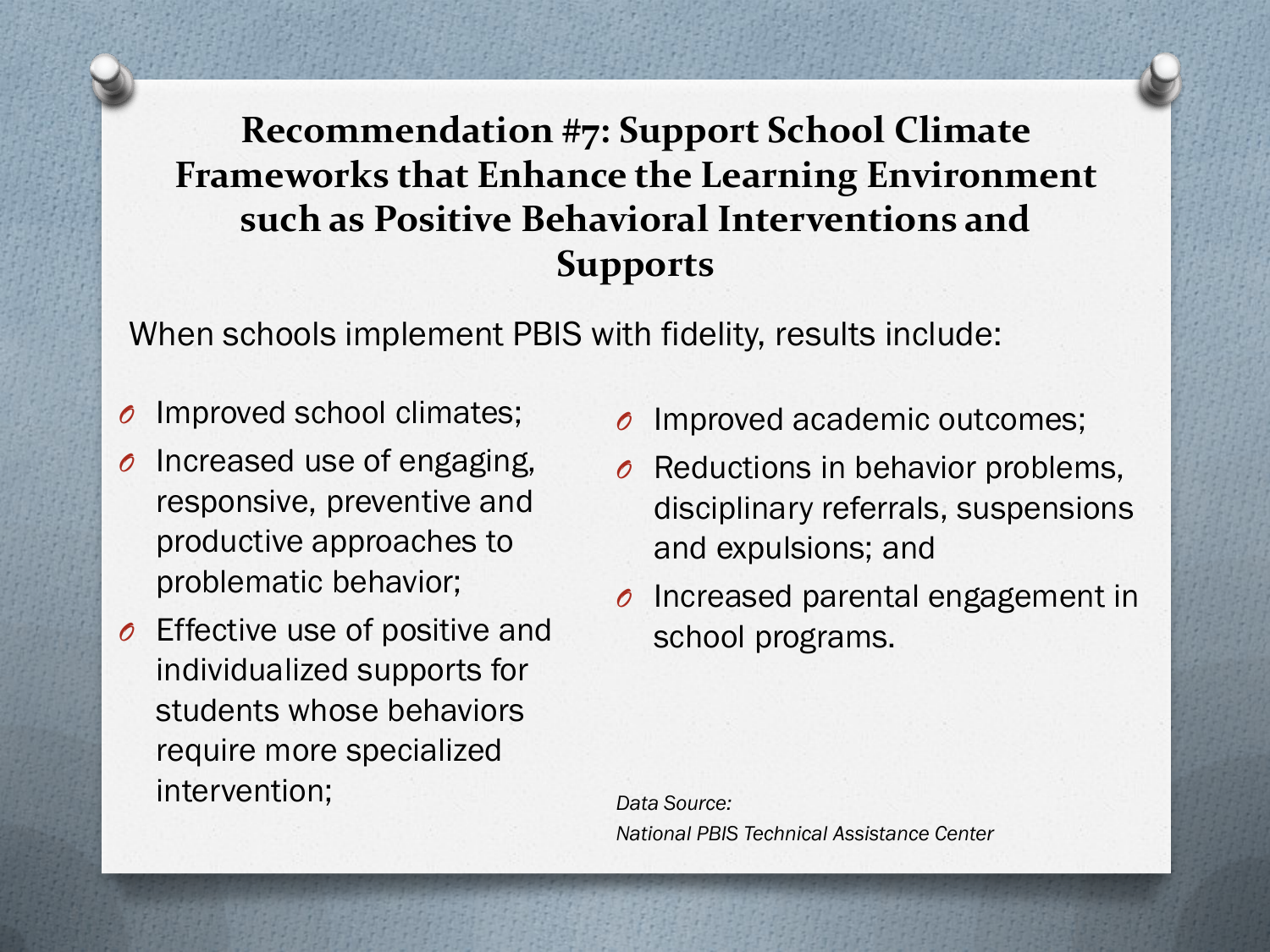#### **Recommendation #7: Support School Climate Frameworks that Enhance the Learning Environment, such as Positive Behavioral Interventions and Supports**

- *O* 40 Behavior Specialists located in 10 regions of the State:\*
	- Support approximately 1,200 schools statewide through regional training/coaching, and
	- Provide differentiated support and embedded professional development and technical assistance to over 400 schools;
- *O* Statewide PBIS Technical Assistance Center.

*\*Regional Special Education Technical Assistance Support Center (RSE-TASC)*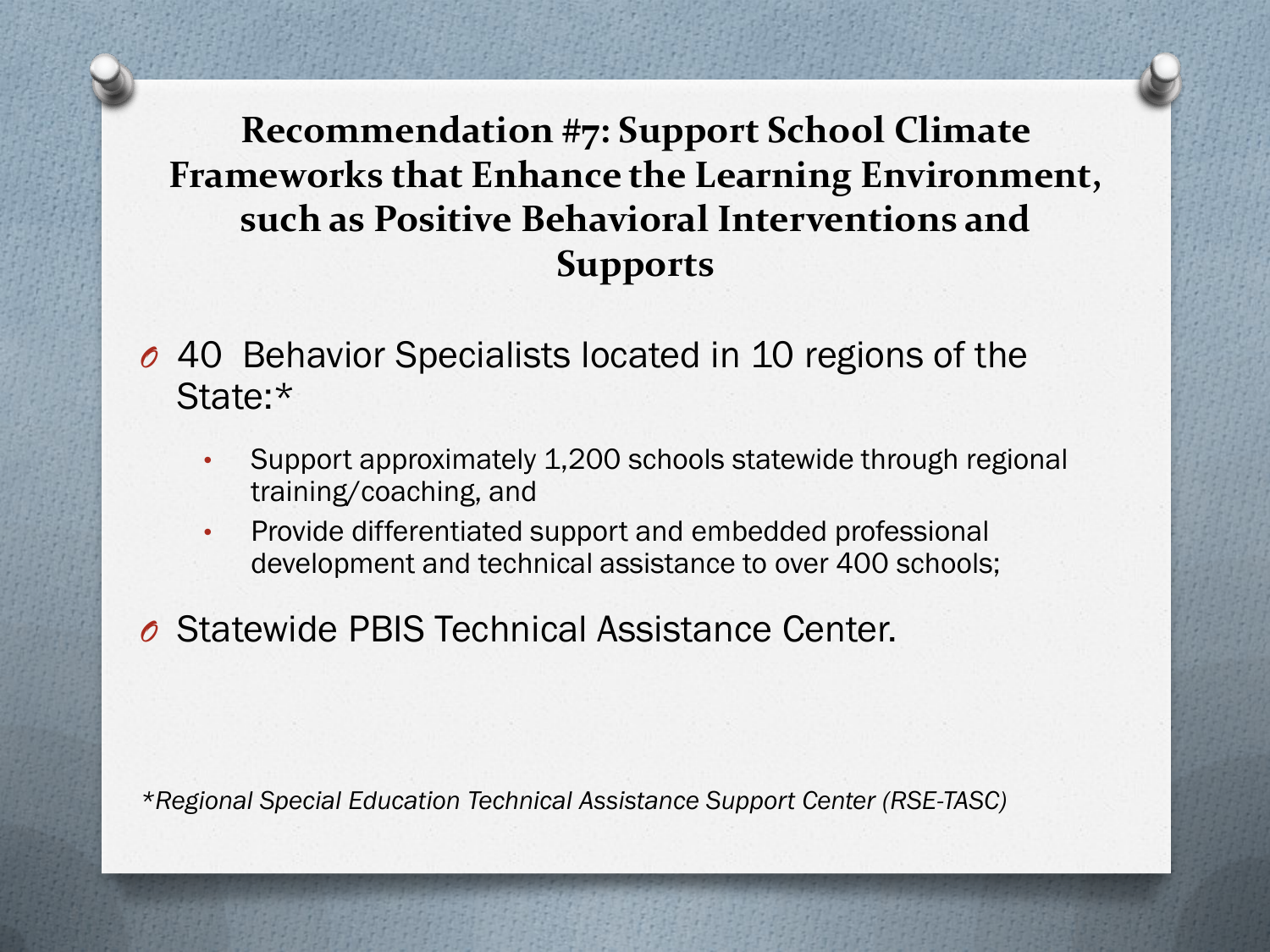1. *School Climate Surveys* -implement evidenced-based, valid and reliable surveys to:

- *O* Students
- *O* Parents/Guardians
- *O* School Personnel

2. *VADIR/DASA* categories would be revised and included in the SCI. The current School Violence Index would be revised and refined. The VADIR and DASA incident reports would be combined into the measurement.

3. *Chronic Absenteeism* - Attendance data will be used to capture chronic absenteeism at the student level and at the building level.

Additional Recommendations addressed by the School Climate Index: #s 2, 4, 5, 7, 18, 20, 21, 25, and 30 plus 3 of the Students' Recommendations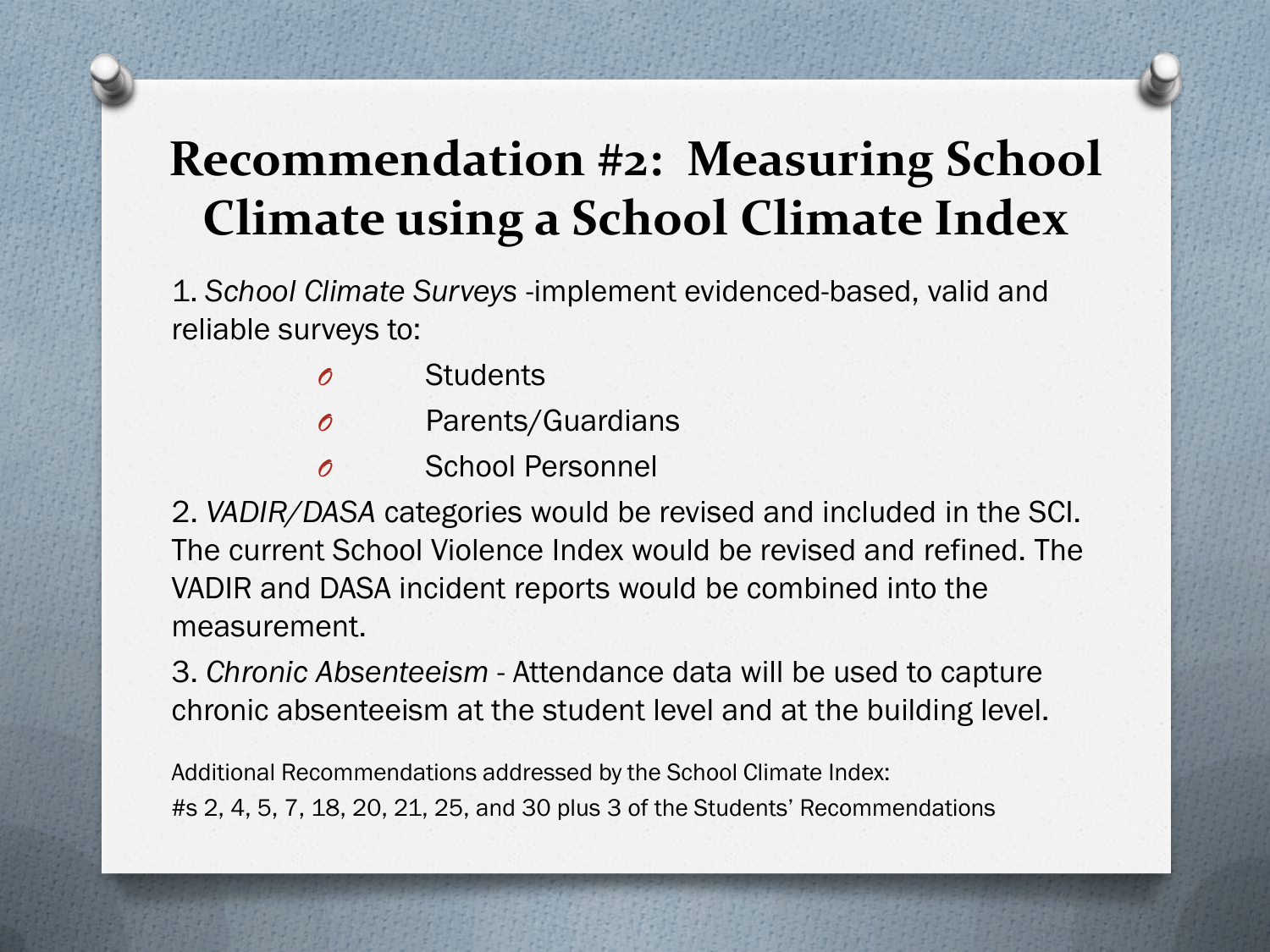#### 1. School Climate Surveys:

- implement evidenced-based, valid and reliable school climate surveys to:
	- *O* Students
	- Parents/Guardians
	- *O* School Personnel

By the end of this year, NYSED will have access to USDOE's evidenced-based, valid and reliable school climate survey instruments and a survey platform for collection and reporting of school climate data.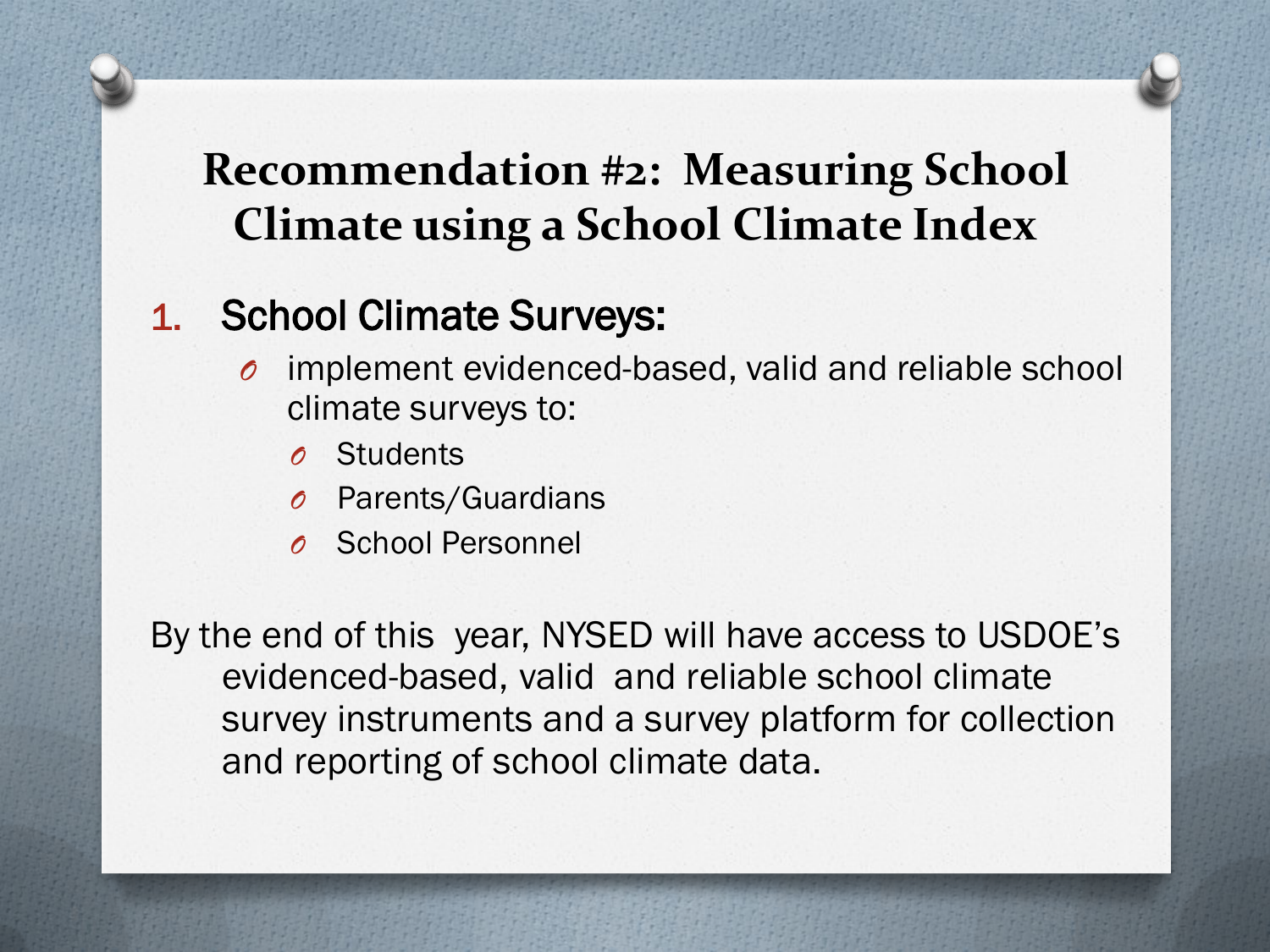#### 2. VADIR/DASA

- *O* The Department already gathers information for each school building via the School Violence Index (SVI), which would be one component of the School Climate Index (SCI).
- *O* Incident categories and definitions have been revised for reporting the School Climate Index—and reducing the number of reportable categories from twenty to eight.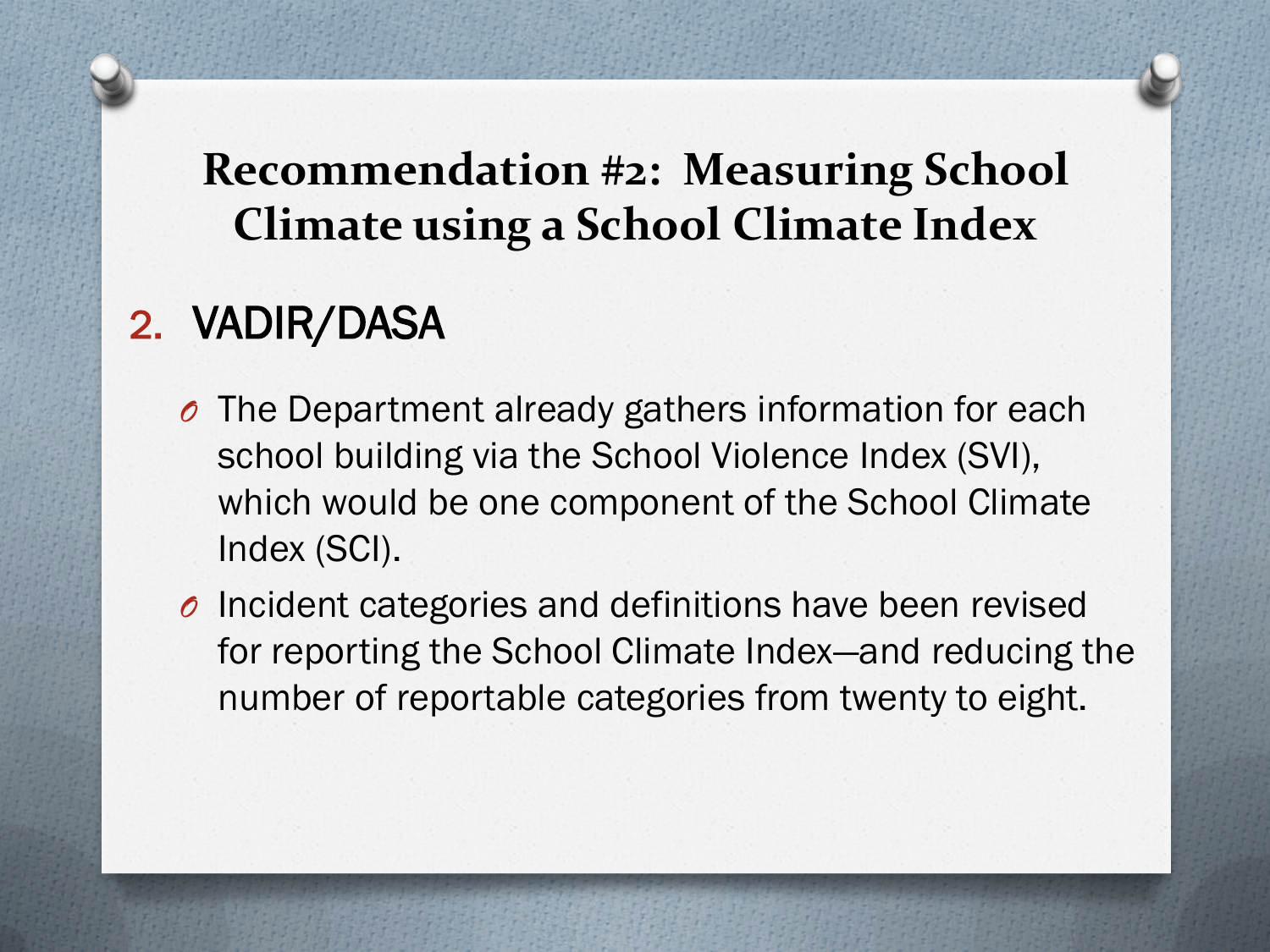#### 3. Chronic Absenteeism

A. School districts will create and implement chronic absenteeism policies with appropriate intervention strategies for students by:

- *O* Flagging students who miss between five and nine percent of school days;
- *O* Flagging students who miss ten percent or more of school;
- *O* Assess the needs of students missing between five and nine percent of school days and provide services where appropriate; and
- *O* Assess the needs of students missing ten percent or more of school days and provide necessary services.

B. Using attendance data submitted to the Department, school building and district chronic absenteeism rates would be calculated as follows: percent of students in the school building missing more than ten percent of school days that school is in session.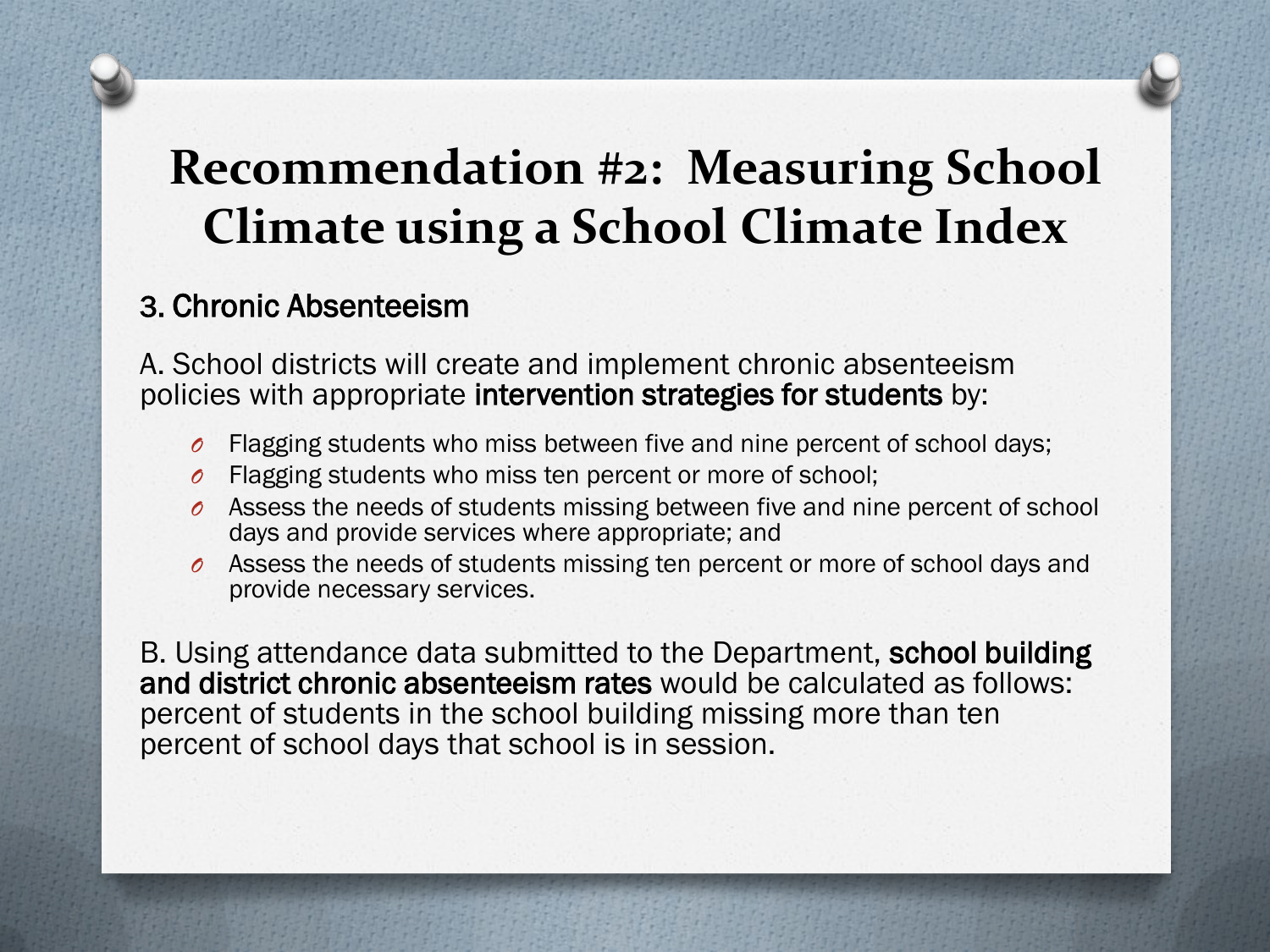### **Media Campaign to Inform Parents that Every Student Must Be Present In School**



#### If I'm not here, I can't learn.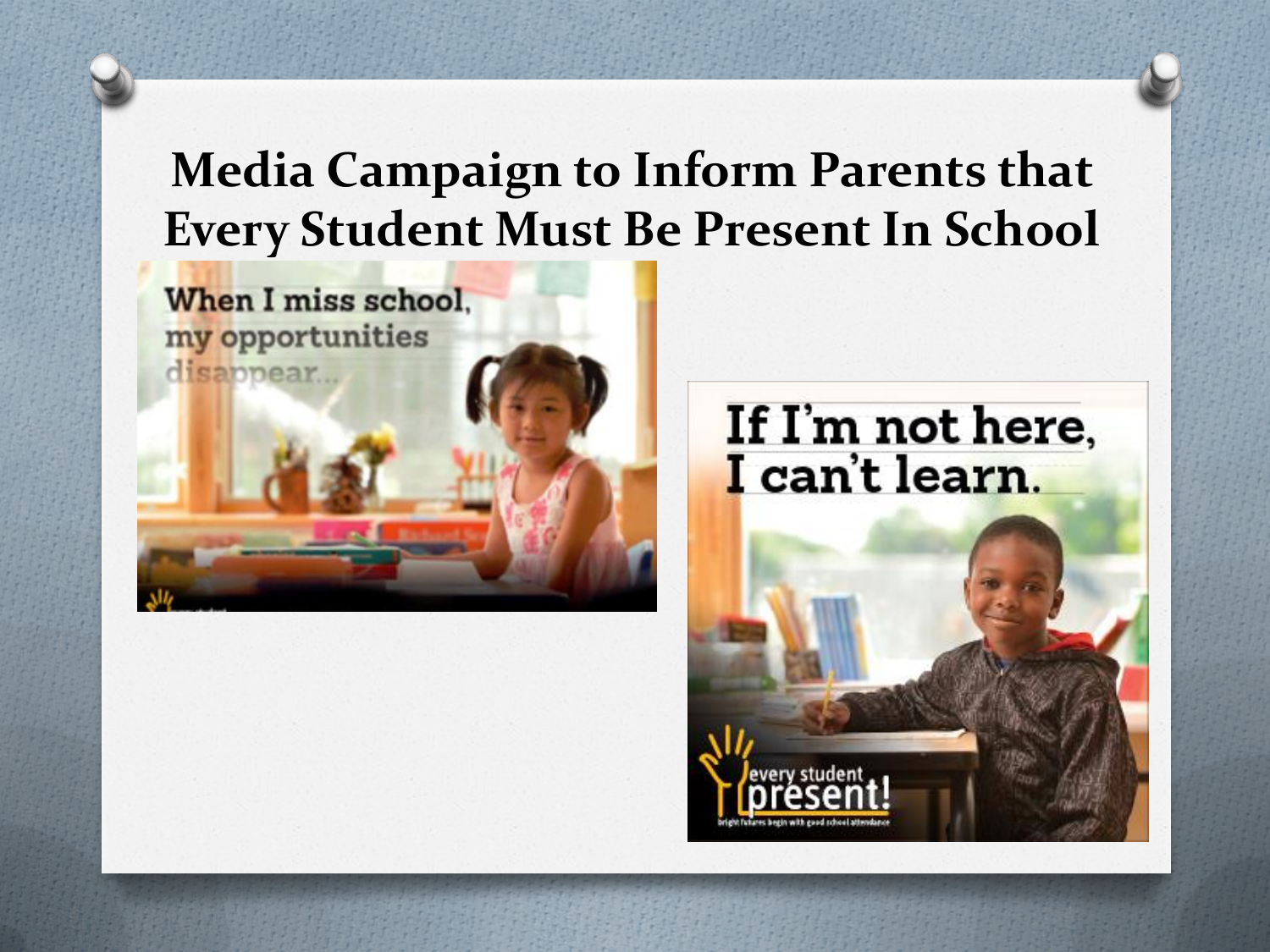# Next Steps

- *O* Amend Education Law § 807 to Reduce the Number of Annual Fire Drills and Add Emergency Drills;
- *O* Bring Amendments to Commissioner's Regulations to the Board re:
	- *O* School Building-Level Emergency Response Plans (§ 155.17), and
	- *O* VADIR Categories and Reporting (§ 100.2(gg));
- Distribute Policy Guidance to the Field to:
	- *O* Define Chronic Absenteeism and Explain How It Will Be Calculated, and
	- *O* Measure School Climate Using a School Climate Index;
- *O* Work with SED's Information and Reporting Services to Make Changes to the VADIR Database Categories To Reflect Amended Regulations;
- *O* Increase Professional Development and Technical Assistance to Support School Administrators re: Implementation of Task Force Recommendations;
- *O* Continue Implementing the Safe Schools Task Force Recommendations.